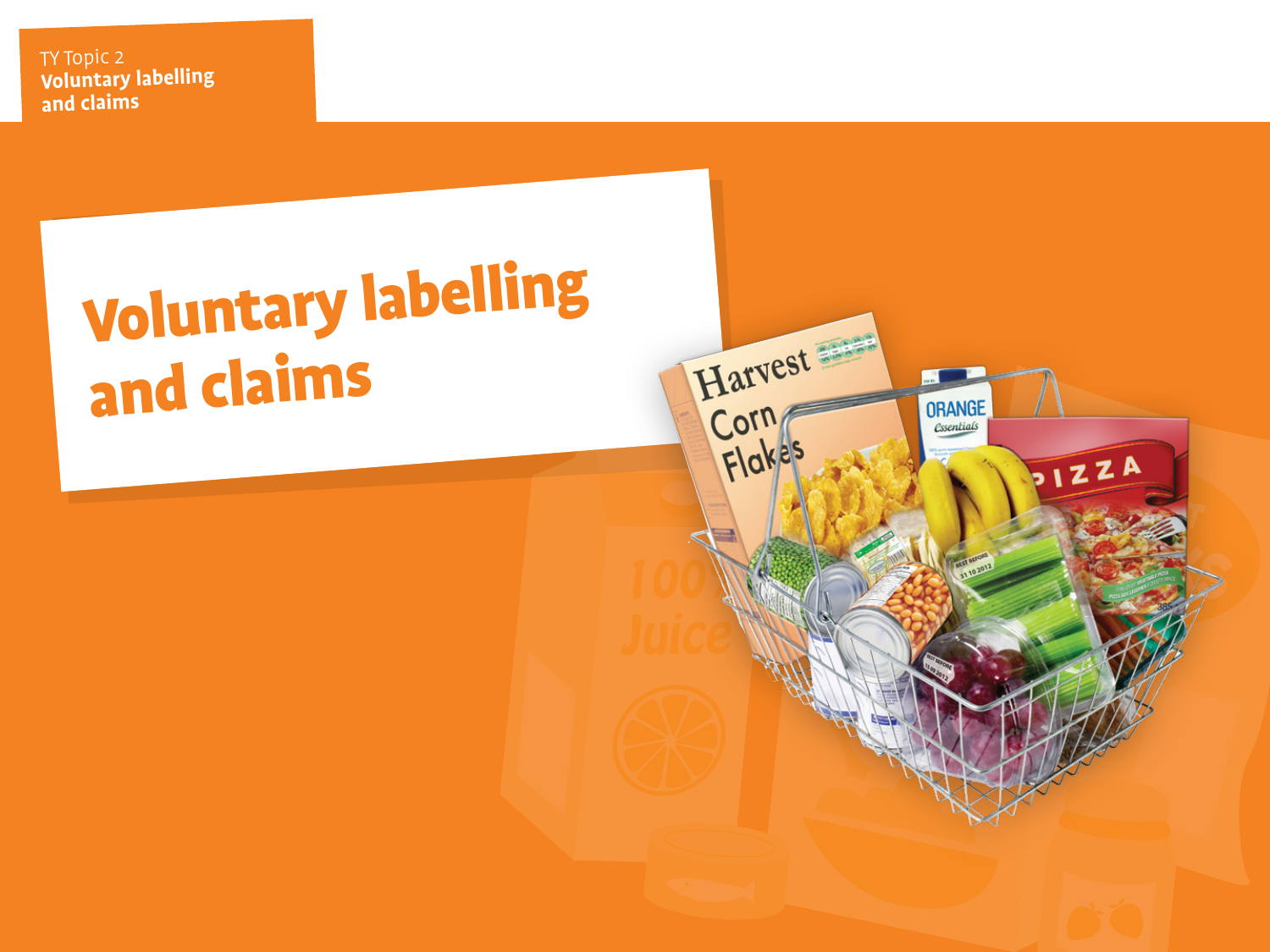

What types of information can be added voluntarily to food labelling to promote<br>the product?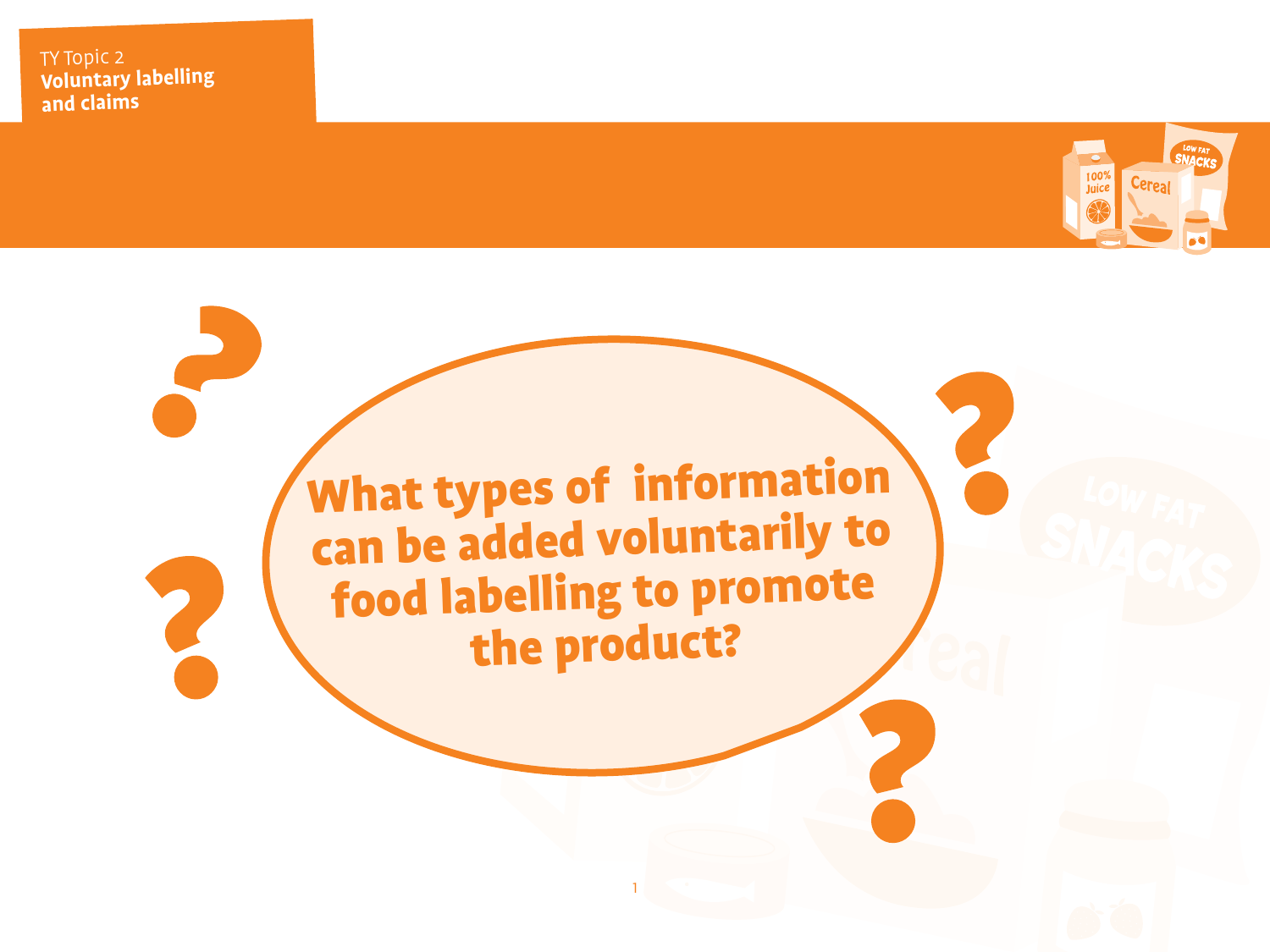### **Voluntary labelling**



Certain pieces of information are often included on food labels but are not required by law. These are added by the manufacturer or retailer voluntarily. Examples of additional information that may be included in a label are:

| General                                   | Nutrition                                          | Marketing                                            | Production                                                          |
|-------------------------------------------|----------------------------------------------------|------------------------------------------------------|---------------------------------------------------------------------|
| Vegetarian or vegan<br>labelling          | Nutrition information*                             | Marketing terms, for<br>example fresh, pure, natural | Production methods,<br>such as organic                              |
| Country of origin<br>(where not required) | Nutrition and Health<br>Claims                     | Pictures and graphics                                | Method of slaughter,<br>for example Halal and<br>scechita slaughter |
| Serving suggestions                       | Front of Pack Nutrition<br>labelling (see Topic 1) | $\bigcup \bigcup / \bigcirc$                         |                                                                     |

\*Nutrition information is mandatory when a food makes a nutrition claim (for example, low fat) or a health claim (for example, fibre helps maintain a healthy digestion). From 13 December 2016 nutrition labelling will become mandatory whether or not a claim is made on the majority of foods.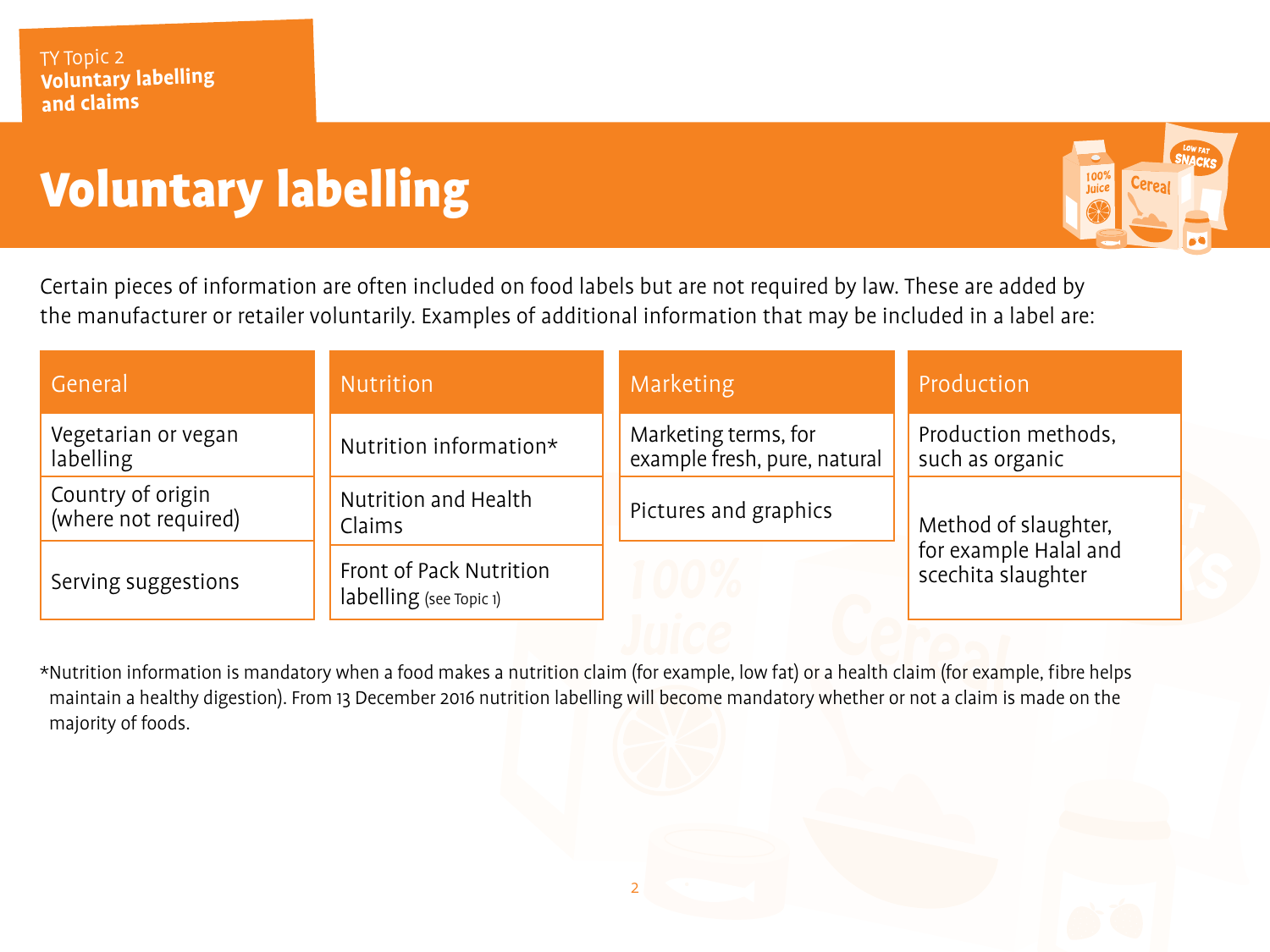

What is the difference between a nutrition and a health claim on food labelling?

Can you give examples of a health claim?

Can you <sup>g</sup>ive examples of a nutrition claim?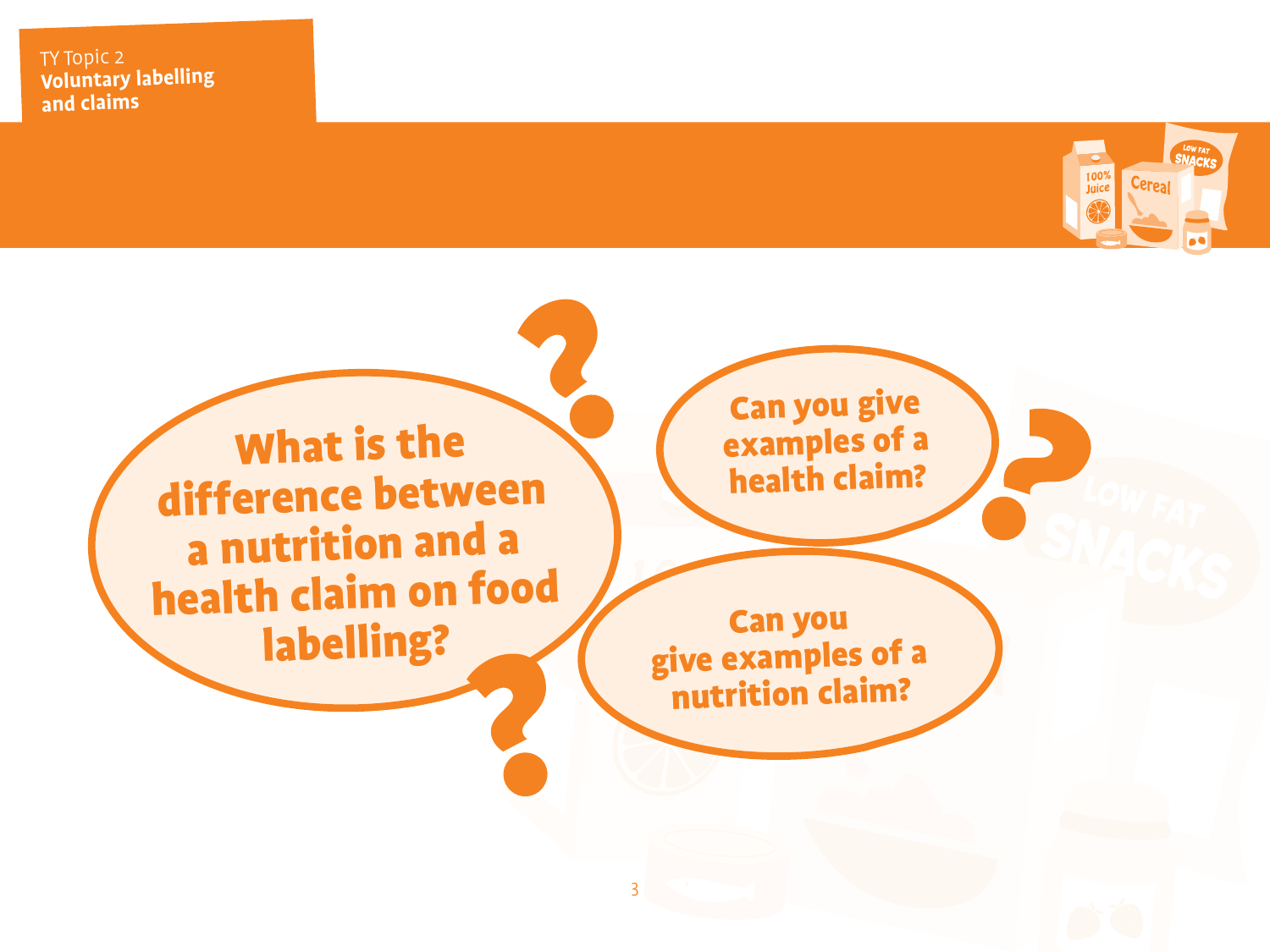### Claims on labels

#### **There are two types of claims on labels**





4

The EU have a list of nutrition and health claims that are authorised for use, see: **http://ec.europa.eu/nuhclaims**



**Q. What are nutrition claims? Give examples**

> **Q. What are health claims? Give examples**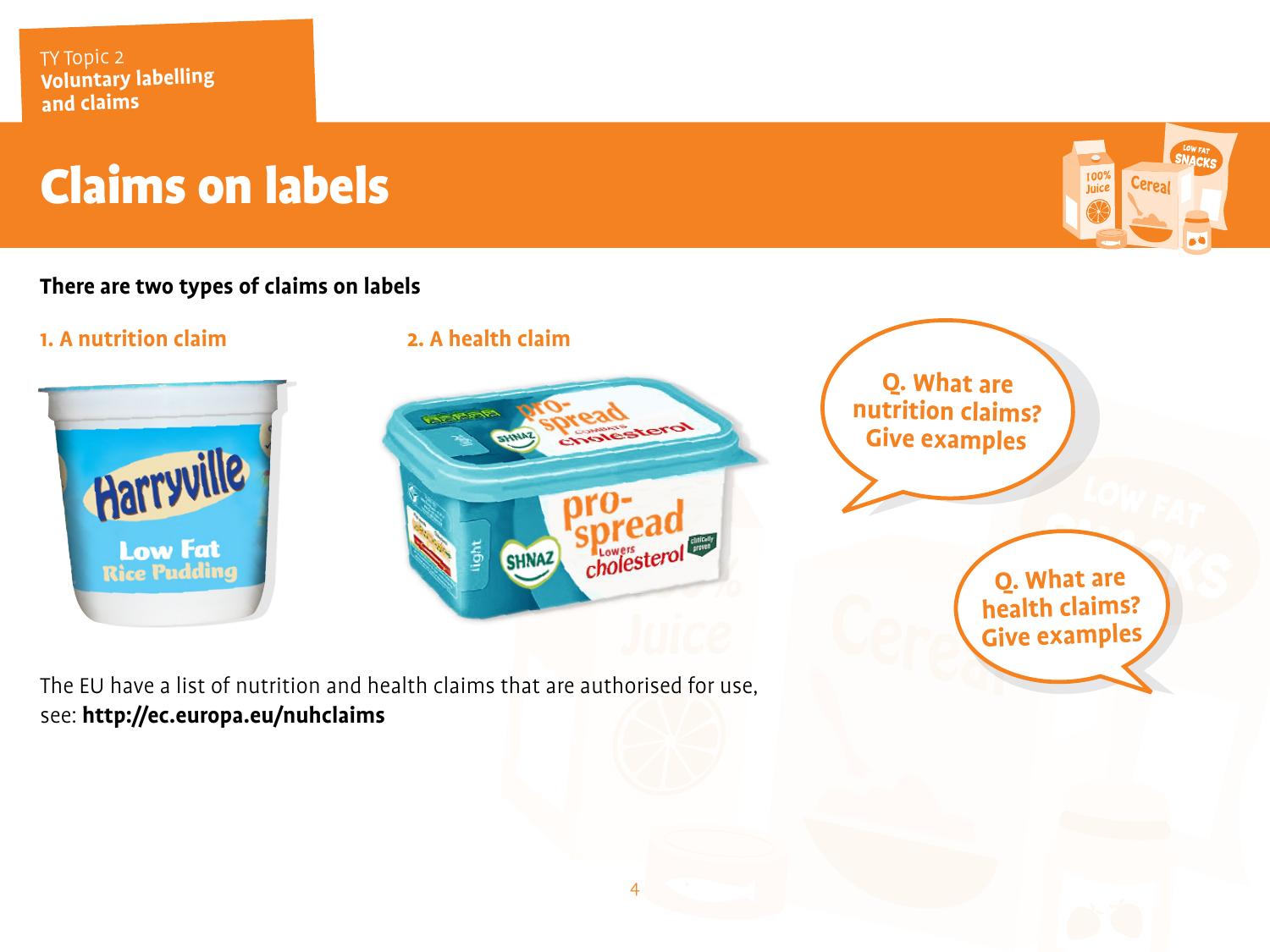#### TY Topic 2<br>**Volu<u>ntary labelling</u> and claims**

### Nutrition and health claims

- > A nutrition claim is any claim that states, suggests or implies that the food has a particular beneficial nutritional property, for example, low fat.
- > A health claim is any claim that states, suggests or implies that a relationship exists between a food category, a food or one of its constituents and health. Health claims must be based on generally accepted scientific data and be well understood by the average consumer, for example, calcium is needed for normal growth and development of bone in children. This claim can only be used for food which is a source of calcium.

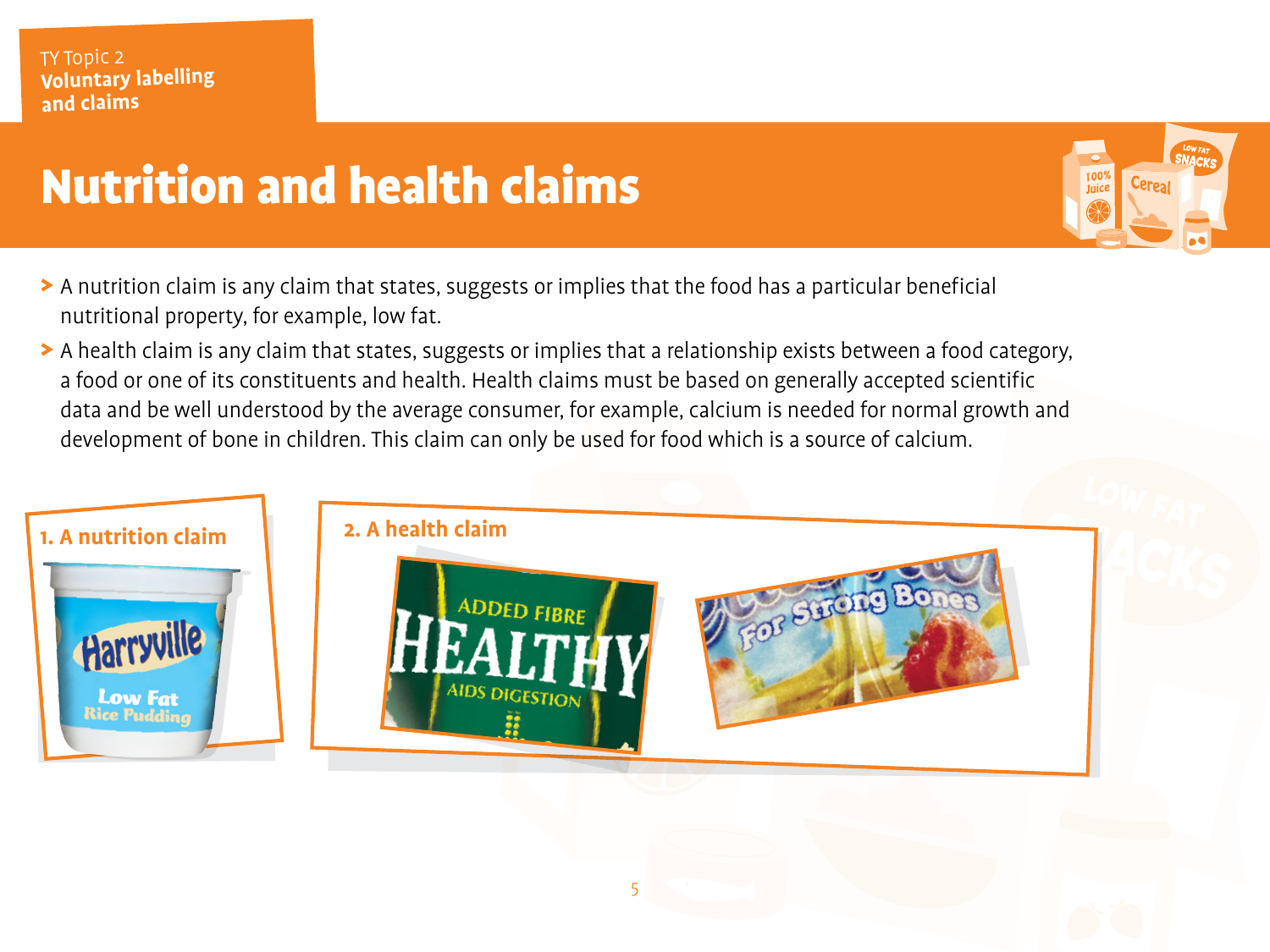### **Nutrition claim**



**A nutrition claim suggests or implies that the food has a particular beneficial nutritional property.**

#### Low fat



A claim that states or suggests a food is low in fat.

With no added sugars



A claim that states or suggests sugars have not been added to a food.

Low sodium/salt



A claim that states or suggests a food is low in sodium or salt.

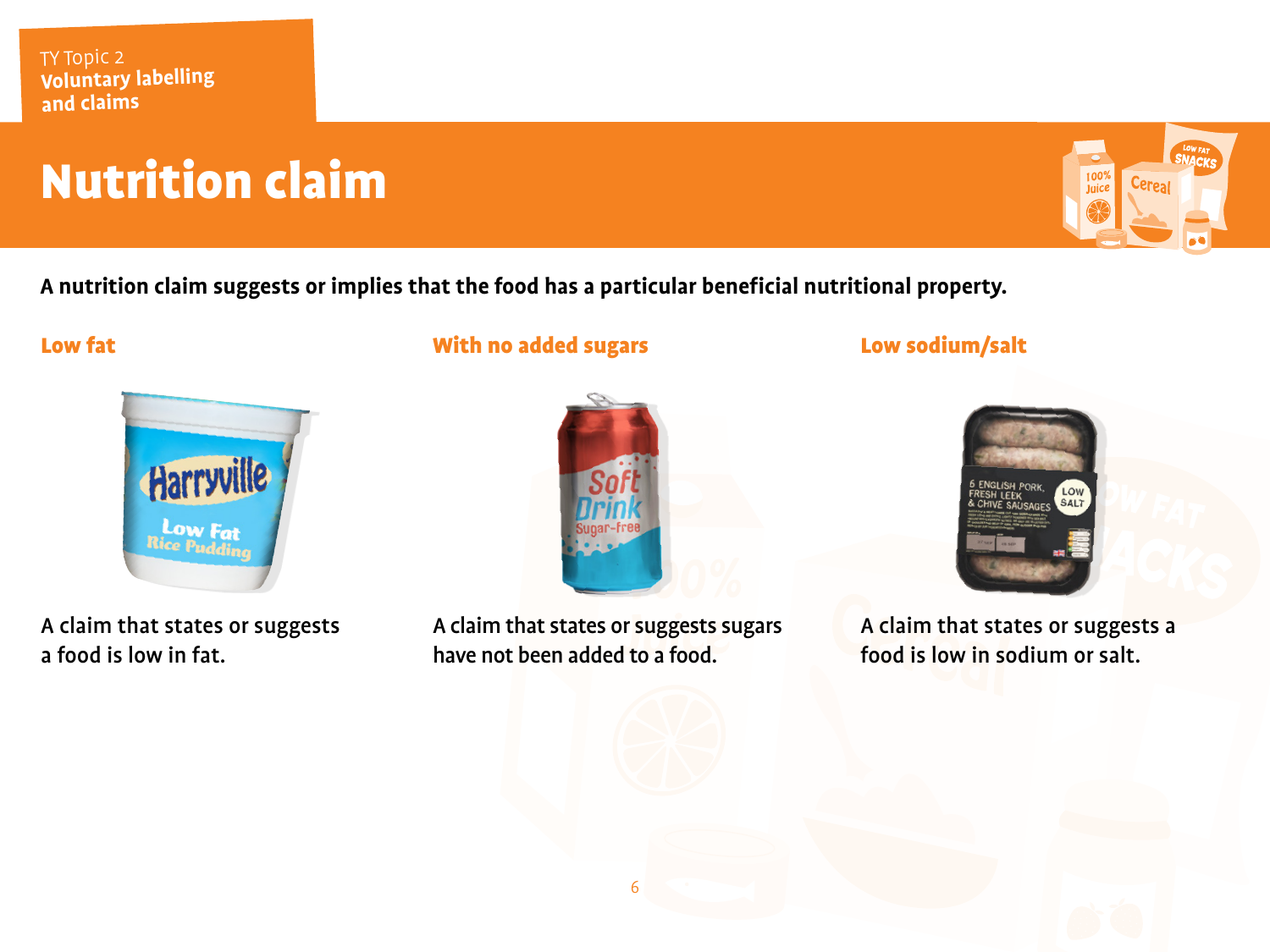### Marketing terms

Certain terms are used by manufacturers, producers and retailers to market their products, but it is important that these terms do not mislead consumers. These are known as marketing terms.

### Examples of marketing terms

- > *Fresh* Can be helpful to identify produce that is sold within a short time of production or harvesting
- > *Pure* Mostly for foods containing single ingredients to which nothing has been added
- > *Natural* Only contains natural ingredients with no other added ingredients

**Q. Who uses marketing terms and why?**







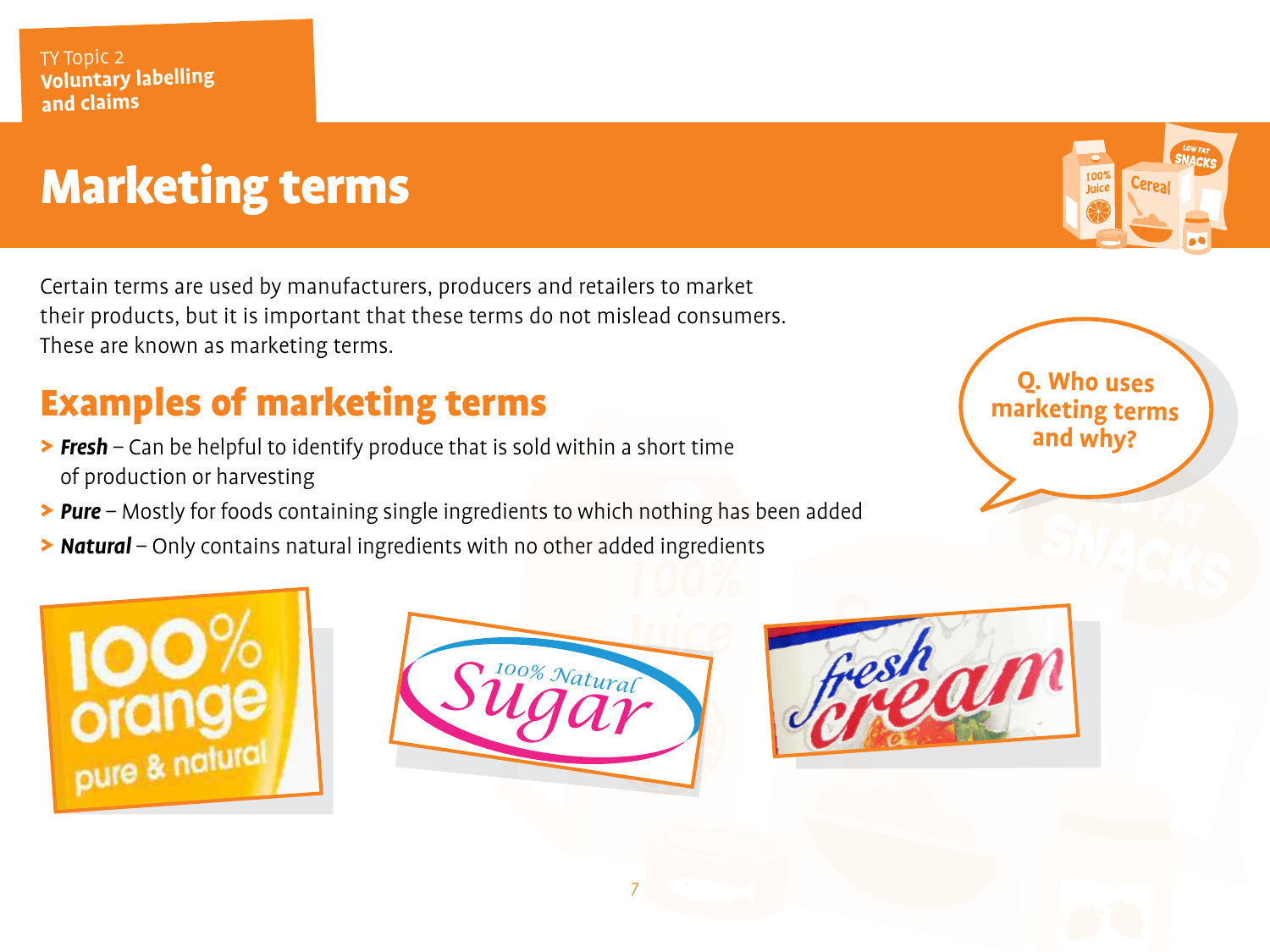#### TY Topic 2<br>**Volu<u>ntary labelling</u> and claims**

### Vegetarians & vegans

- > If a food is labelled vegetarian, it means that the food doesn't contain any meat, fish, or poultry etc. or additives from animal sources such as gelatine.
- > Products carrying the Vegetarian Society Approved logo must meet certain requirements laid down by the Vegetarian Society.
- > If a food is labelled vegan, it means that the food does not contain any animal products, including those from living animals – such as milk.

#### **Vegetarian logos Vegan logo**







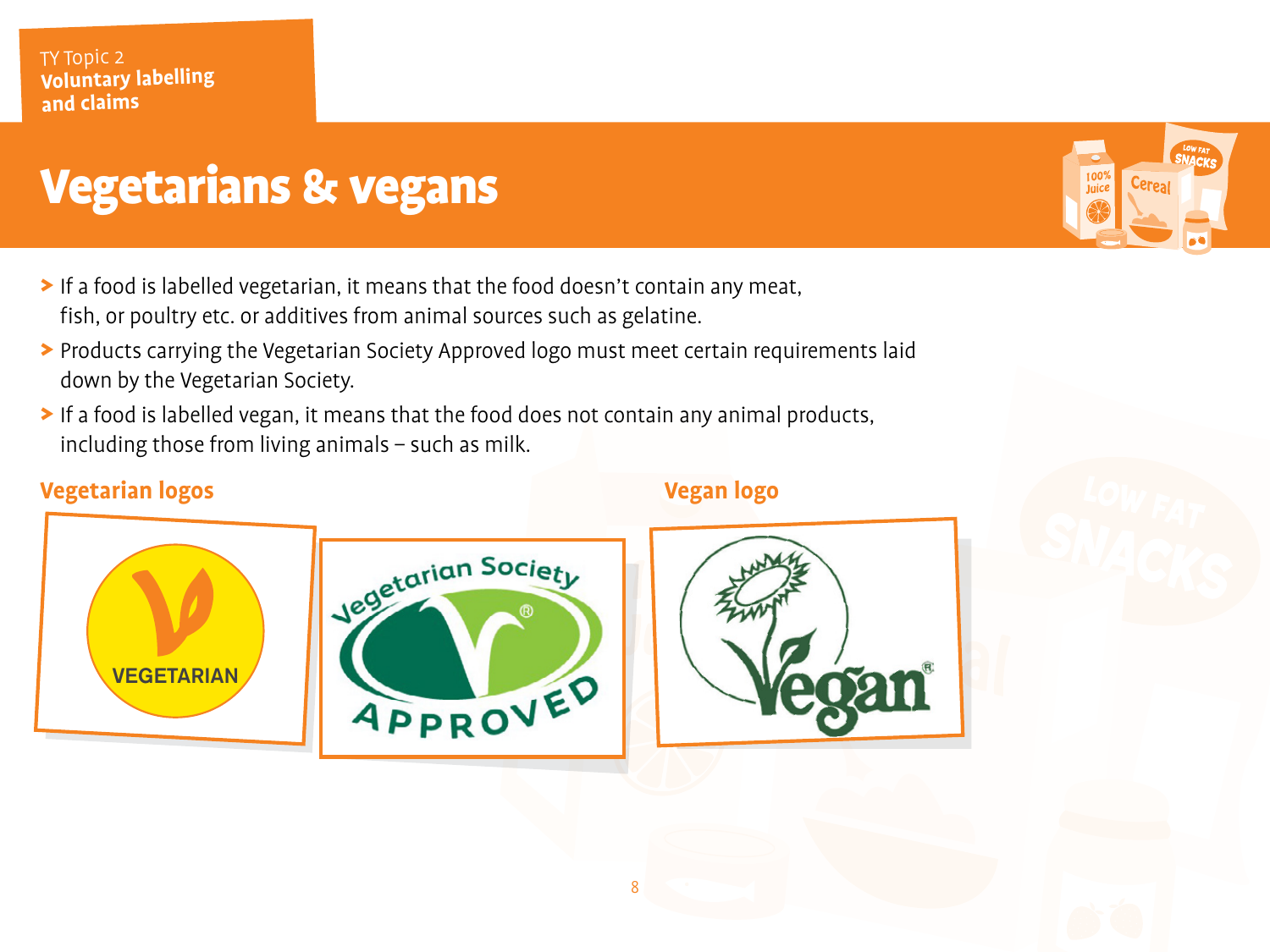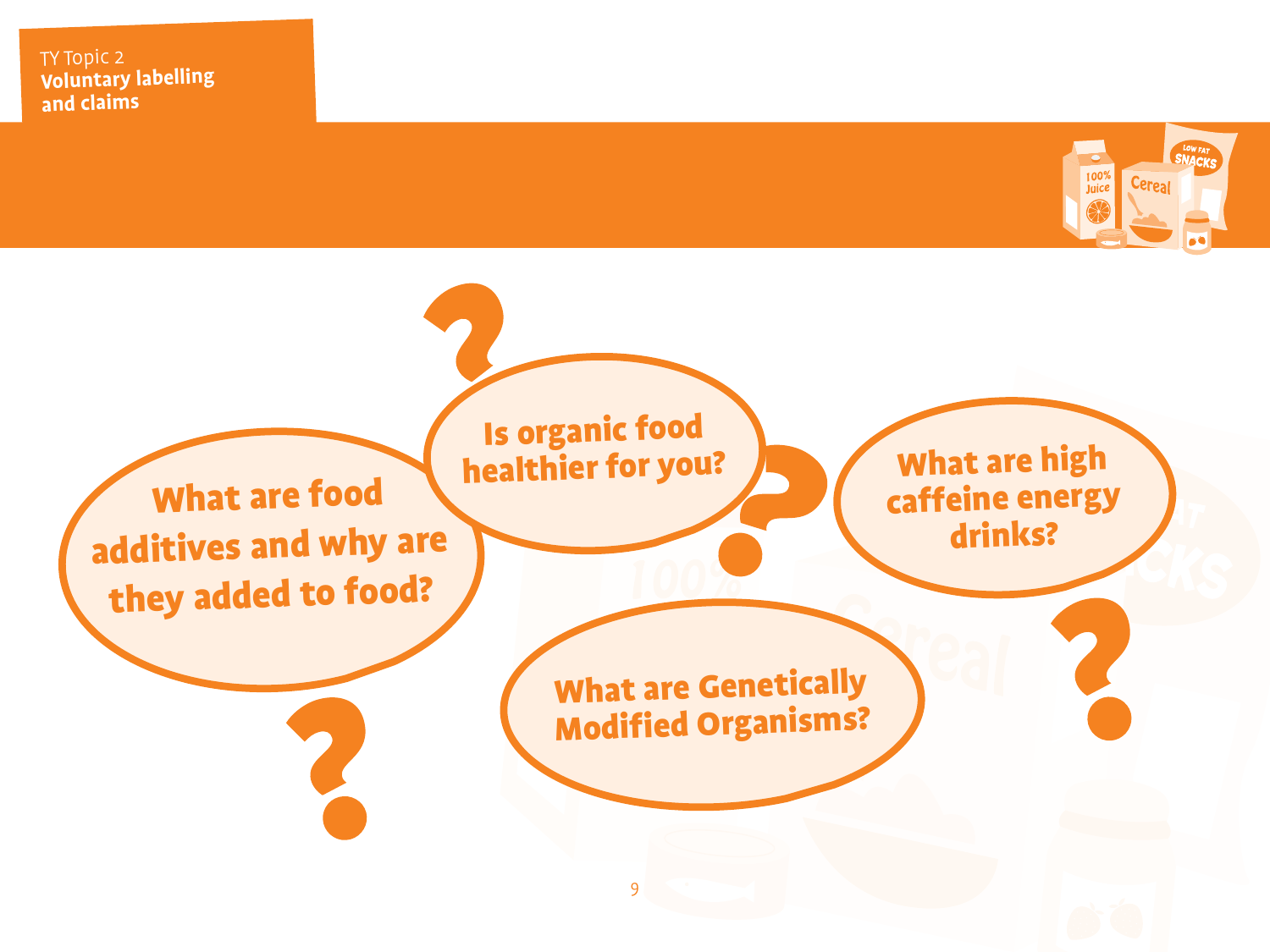# Food additives

### Food additives are:

- > any substance added to food at any stage in the production, processing, treatment, packaging, transportation or storage of that food
- > often natural substances and in many cases are actually vitamins and minerals.

#### **The main groups of food additives:**

- > antioxidants
- > colours
- > flavour enhancers
- > sweeteners
- > emulsifiers
- > stabilisers
- > preservatives.

E numbers are codes for food additives which are found on food labels throughout the EU. For example, E300 is vitamin C.

| Q. Why are food<br>additives used? |
|------------------------------------|
|                                    |
|                                    |



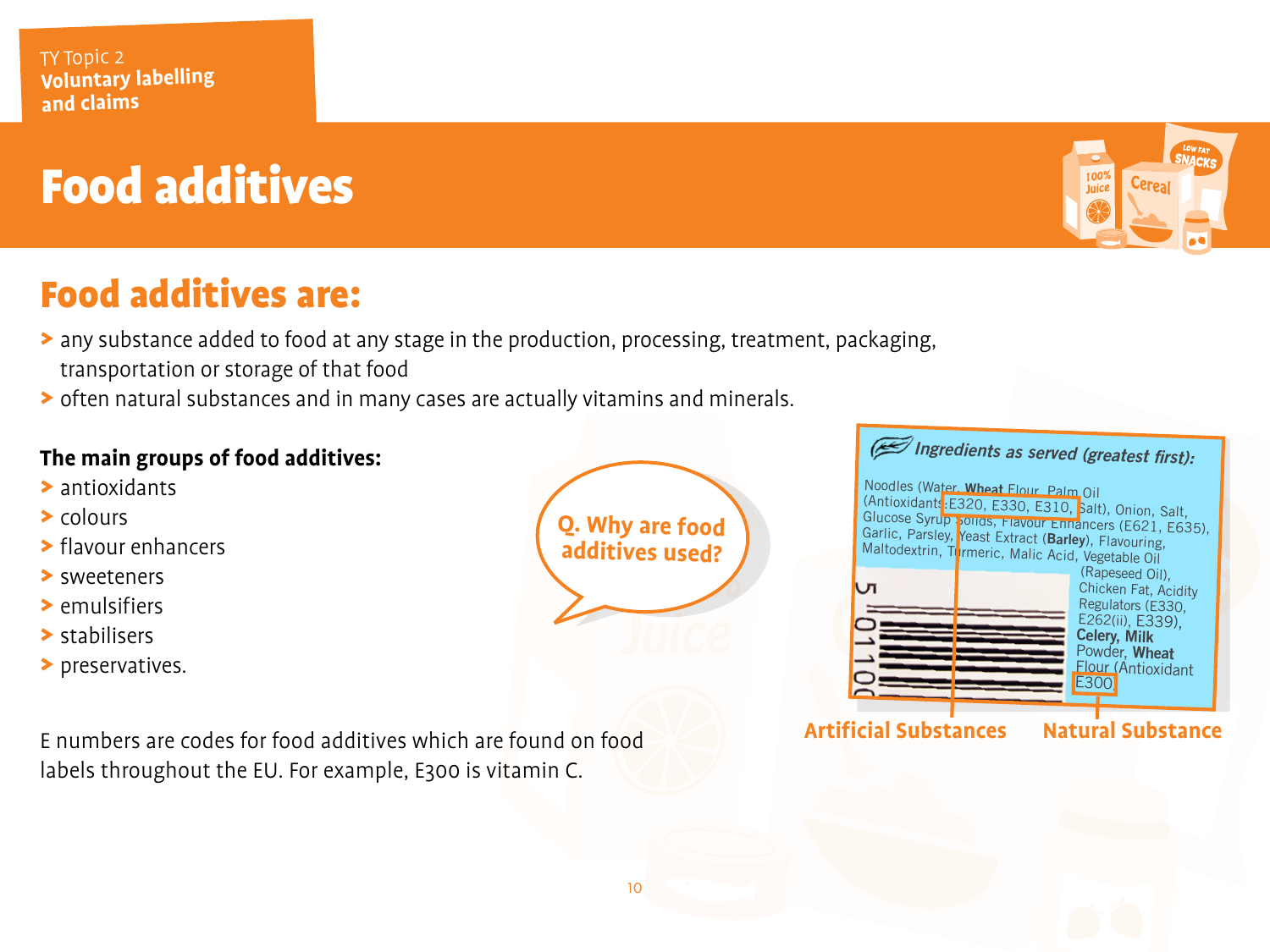# Organic food

#### **Organic food plays a role in providing choice for consumers.**

- > There are many different reasons why consumers choose to buy organic food. These can include health reasons, concern for the environment and animal welfare.
- > Eating organic food is one way to reduce consumption of pesticide residues and additives.

- > Organic food can often be more expensive and less readily available.
- > There is no conclusive evidence that organic food is nutritionally superior.
- > Products carrying organic logos must meet certain criteria.



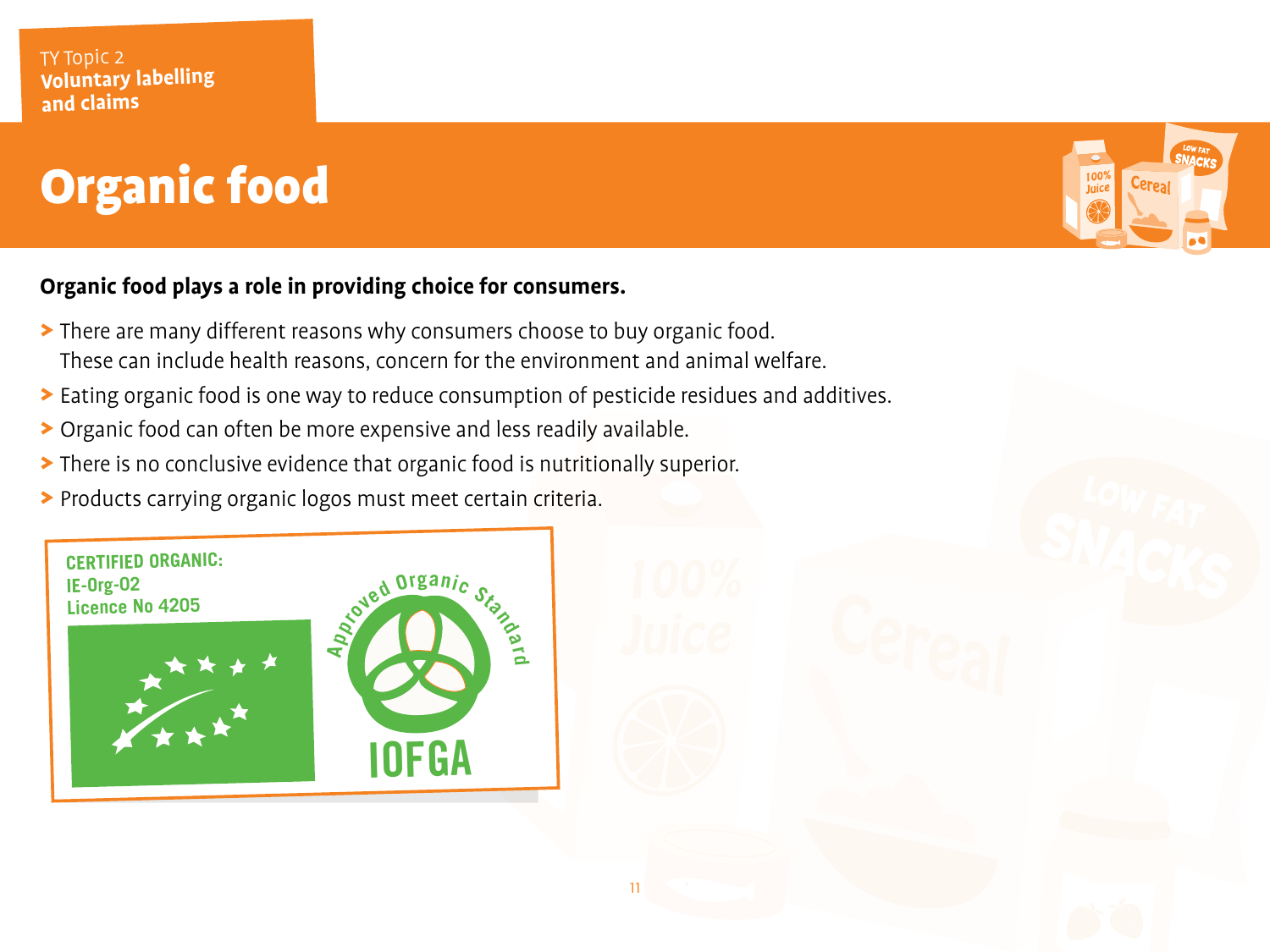### Genetically Modified Organisms (GMOs)

- > Genetically Modified Organisms (GMOs) are organisms, such as plants and animals, whose genetic characteristics has been modified artificially in order to give them a new property.
- > Food and feed which contain or consist of such GMOs, or are produced from GMOs, are called genetically modified (GM) food or feed.

#### **Issues with GM food**

Some consumers object to GM foods for a variety of reasons including:

- > a fear of potential damage to the environment
- > ethical or moral concerns
- > perceived food safety risks.

#### **Dressing**

**Ingredients:** water, vegetable oils (genetically modified **soya bean** oil), sugar, vinegar, modified starch, **wheat** starch, salt, **mustard** (water, **mustard** seed, vinegar, salt, spices, herbs), **egg** yolk, Thickener: Guar gum (E412),Acidity regulator: Citric acid (E330), Preservative: Potassium Sorbate (E202)

#### **GM on label**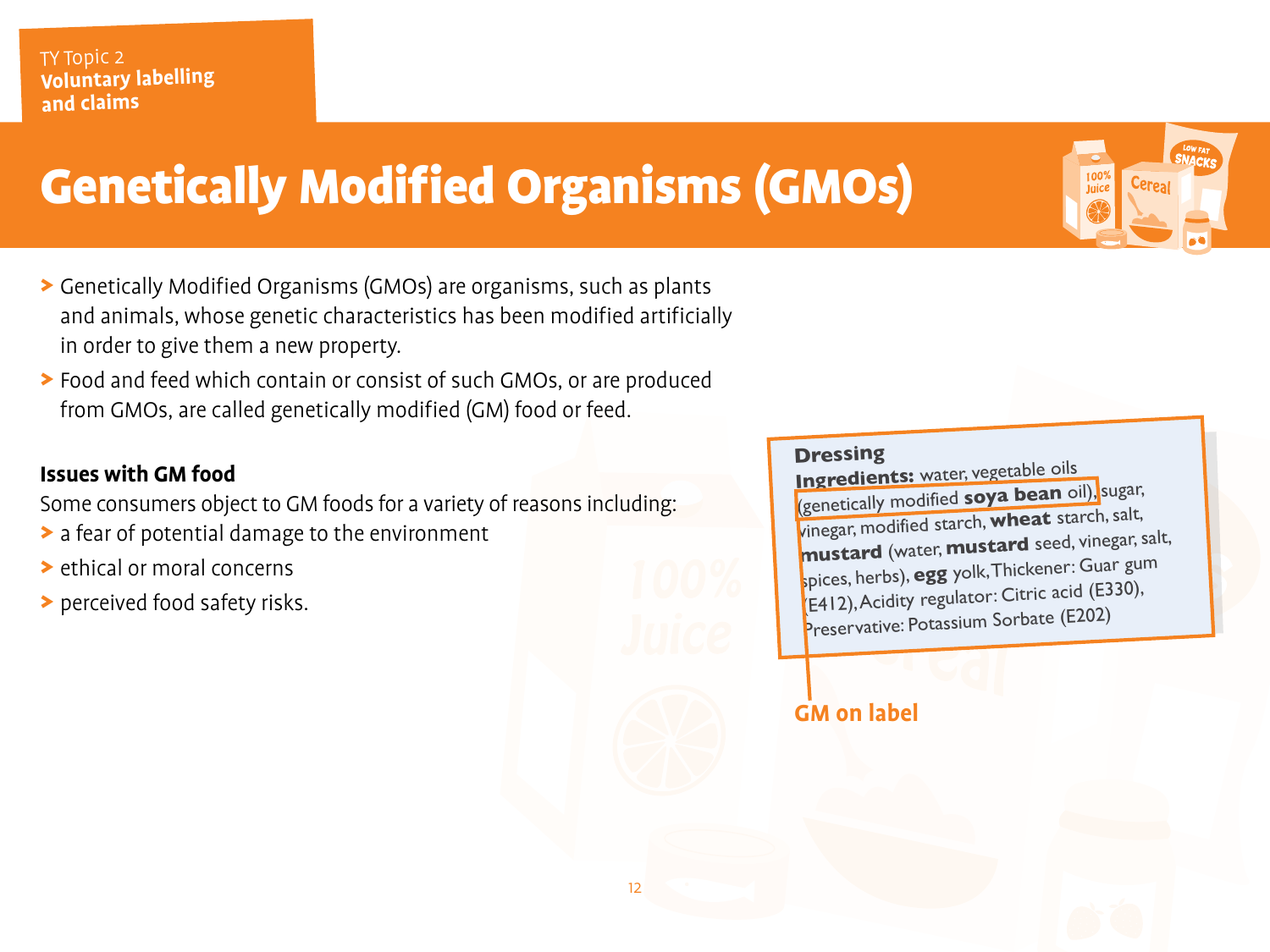# High caffeine energy drinks

- > Energy drinks are generally drinks with high caffeine levels that are claimed by the manufacturers to give the consumer more 'energy' than a typical soft drink.
- > Caffeine is a mildly addictive stimulant which is found naturally occurring in food and drinks such as coffee, tea and cocoa.
- > Drinks (except tea and coffee) that contain more than 150mg/l caffeine must be labelled *'High caffeine content. Not recommended for children or pregnant or breastfeeding women'* and the amount of caffeine given in miligrams per 100ml.
- > The label needs to be in a clearly visible place beside the name of the drink.
- > These drinks may also contain glucuronalactone, taurite, vitamins and minerals or herbal substances.
- > These drinks often contain a high amount of added sugar.